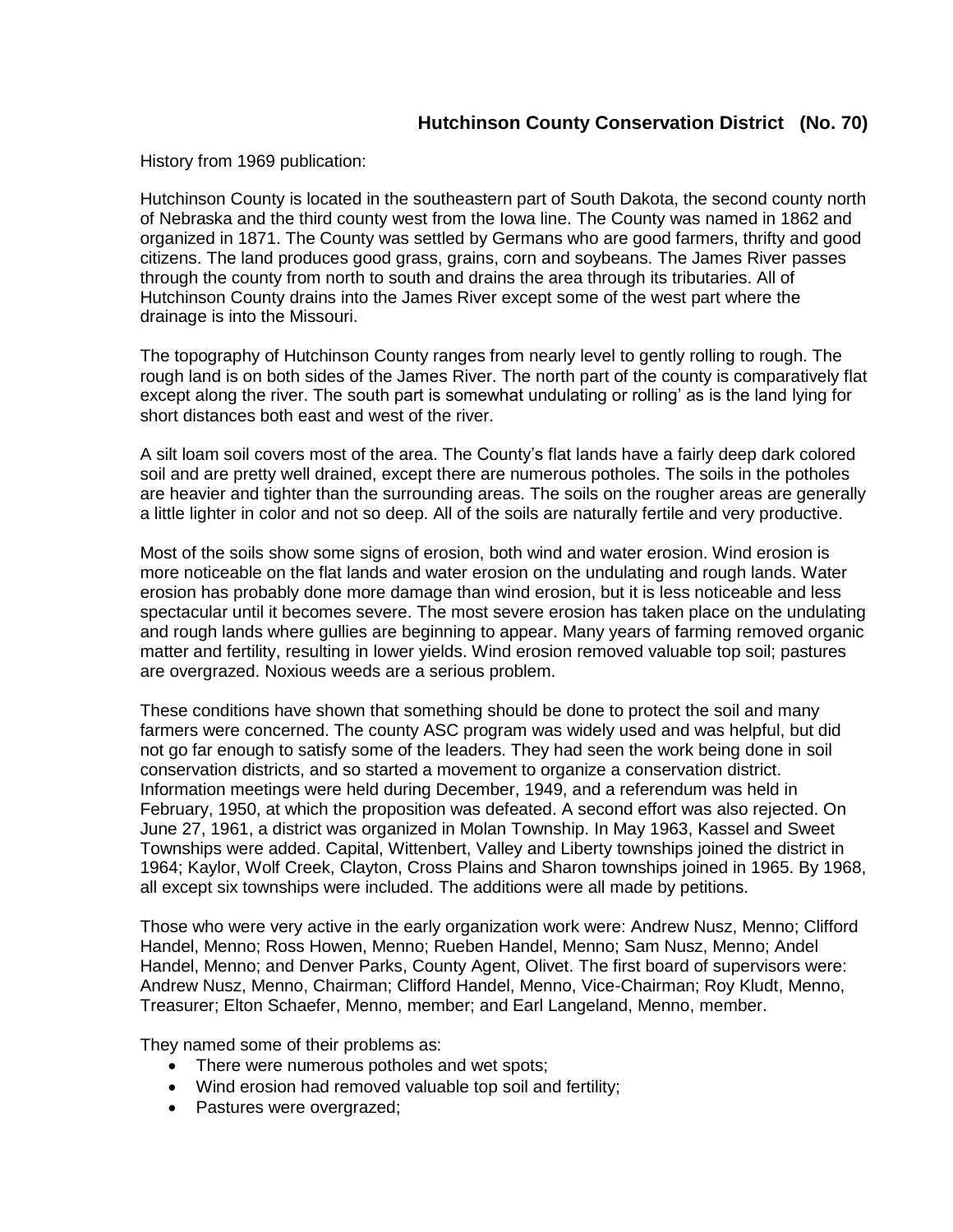- Erosion resulted in lowered production;
- Perennial weeds were a problem.

The supervisors proposed to meet these problems by the use of:

- Crop residue management;
- Contour farming;
- Terracing the sloping fields;
- Draining potholes;
- **Established grassed waterways;**
- Weed control:
- Use grass and legumes in rotation;
- Seed grass for pastures;
- Plant farmstead windbreaks and shelterbelts:
- Build dams and dugouts and erosion dams;
- Develop springs and dig wells in pastures.

The kinds of practices used and units applied at the close of 1968 are:

| Contour strip cropping       | 400     | acres |
|------------------------------|---------|-------|
| Contour farming              | 1,338   | acres |
| Contour furrowing            | 1,470   | acres |
| Terraces, gradient           | 73,716  | feet  |
| Terraces, level              | 100,235 | feet  |
| Terraces, flat channel       | 11,800  | feet  |
| Range wells                  | 85      |       |
| Spring developments          | 8       |       |
| Stock dams and dugouts       | 531     |       |
| Grassed waterways            | 168     | acres |
| <b>Farmstead windbreaks</b>  | 514     | acres |
| <b>Field windbreaks</b>      | 130     | acres |
| <b>Diversions</b>            | 22,120  | feet  |
| Grade stabilization dams     | 25      |       |
| Pasture planting             | 3,500   | acres |
| Wildlife watering facitlites | 11      |       |
|                              |         |       |

Others who have served as supervisors are: Gideon Bender, Menno; Howard Preheim, Freeman; and Donald Deters, Menno.

The 1969 supervisors were: Andrew Nusz, Menno, Chairman; Harley Christensen, Menno, Vice-Chairman; Clifford Handel, Menno, Treasurer; Donald Deters, Menno, Supervisor; Gideon Bender, Menno, Assistant Supervisor; Victor Melhaf, Menno, Assistant Supervisor; Harold Tride, Parkston, Assistant Supervisor; and Denver Parks, Menno, County Agent, Secretary.

Updated information provided in 2012:

The last report on Hutchinson Conservation District was in 1969 and this report will be to December 31, 2011. Needless to say many things have changed since that writing. Our Conservation District became a "Full Service District" in 2002 and we want to provide services to our producers who are no longer on the farm or in South Dakota. Tree planting is what started our Conservation District and now that has grown to laying fabric, chemical application, weed badgering, seeding of Conservation Reserve Program (CRP) acres, mowing weeds in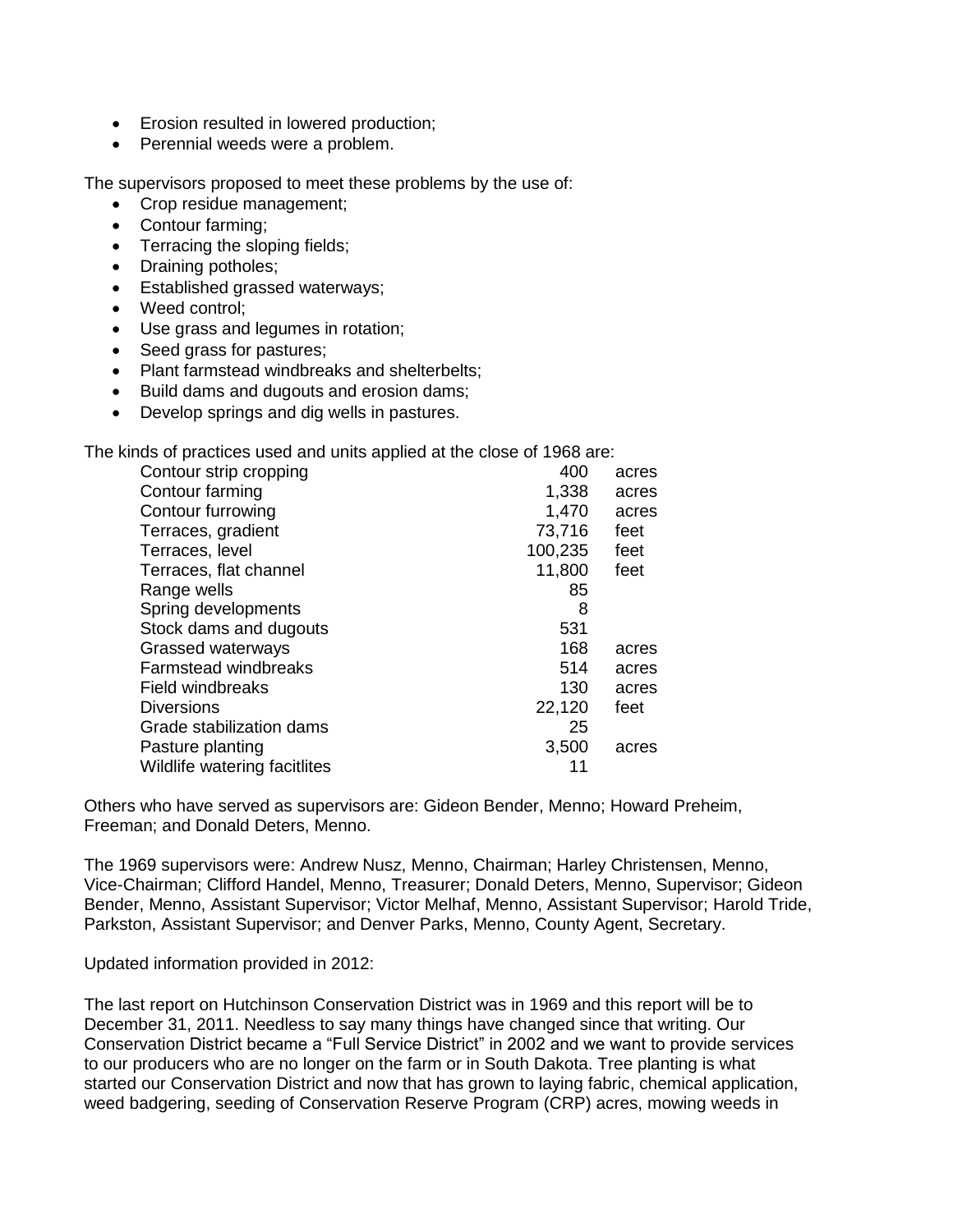CRP fields, power tilling for tree planting, selling grass seed, providing tree protectors and just whatever the producer would need help with. Our largest year of tree planting came in 2000 when we helped clean up the James River of debris. Then Governor, Bill Janklow, asked the conservation districts along river if we would help with the clean-up project and this added acres of tree planting for us. Along with the tree planting, fabric laid over the trees became an important part of our business. The cost-share provided by the federal government encouraged producers to enroll their wet and less productive acres in government programs for 10 to 15 years. Our larges acres of grass seeding came in 2011 when we seeded over 4,500 acres to CRP, CREP, alfalfa and cattle pasture mix. As our work load increased so did the demand for additional machinery. In 1969 the Conservation District rented a tractor to do the tree planting. The Conservation District purchased their first new tractor in 1990, a 585 Case International. With the work load increasing, a second tractor was needed and with donations from Menno State Bank, Merchants State Bank and First National Bank of Freeman, a used 350 International was purchased. Today your Conservation District owns seven tractors with three of them being 4-wheel drive tractors. The first 4-wheel drive tractor was a JX95 Case International and was purchased in 2004. Not only did the Conservation District purchase tractors, but they purchased their first new 10-foot Truax drill in 1984 and five more Truax grass drills were purchased later. A single row mounted tree planter was built by Walter Welding of Menno in 1998, and a two row tree planter was built locally in 2003. Two fabric machines that can lay 6 foot wide fabric, two 4-wheelers to apply chemical, a truck to apply chemical, a chisel plow to work sod, a power tiller and two mowers to control weeds were also purchased.

This might seem like a very big change for Hutchinson Conservation District but there are other factors that entered in during this period of time. In the mid 90's the federal government decided to co-locate their USDA (NRCS and FSA) offices. At this time, FSA was located in Parkston and NRCS was located in Menno along with Hutchinson Conservation District. The Conservation District was invited to join NRCS and FSA in their new offices in Parkston. This was a big decision for the supervisors if they wanted to move. After much discussion, the supervisors voted to remain in Menno. Several factors were involved in their discussion to stay in Menno but the most important factor was their tree cooler. The Board had invested money in building their own tree cooler and moving to Parkston just added expense for another tree cooler. Now that the Conservation District was staying in Menno, they needed a building for their office. Several ideas were presented and finally it was decided to ask the County Commissioners if we could build an office on their property by the Highway Shop. The Commissioners said we could use the garage they owned by the highway shop but the Conservation District would have to do all renovation work. The Conservation District supervisors said that this was a good idea and the workers began cleaning out the old garage. During the winter months the manager completely renovated this building into an office. The overhead garage door is now a picture window. The tree cooler compressor was moved outdoors, carpets were laid, a small lunchroom and a bathroom added. Lights, plug-in, phone jacks along with heat and air were installed and now the Conservation District had their own office. Open house was held on January 16, 1998. On February 14, 2002, the Conservation District purchased a machine shed from Country Pride to store our equipment inside. This building also housed our seed shed and a 17 by 34 tree cooler. A single car garage was also moved in as storage shed by our office in 1997. When we moved to our own office in 1997, internet was also installed and we began using Quick Books Pro for our computer accounting.

As the workload grew, so did the demand for greater insight by our supervisors. Hutchinson Conservation District has been led by a blessed group who had foresight and knowledge for the future. Those who have served as supervisors during this time were: Andrew Nusz, Clifford Handel, Roy Kludt, Donald Deters, Victor Mehlhaf, Gideon Bender, Don Schneider, Elmer